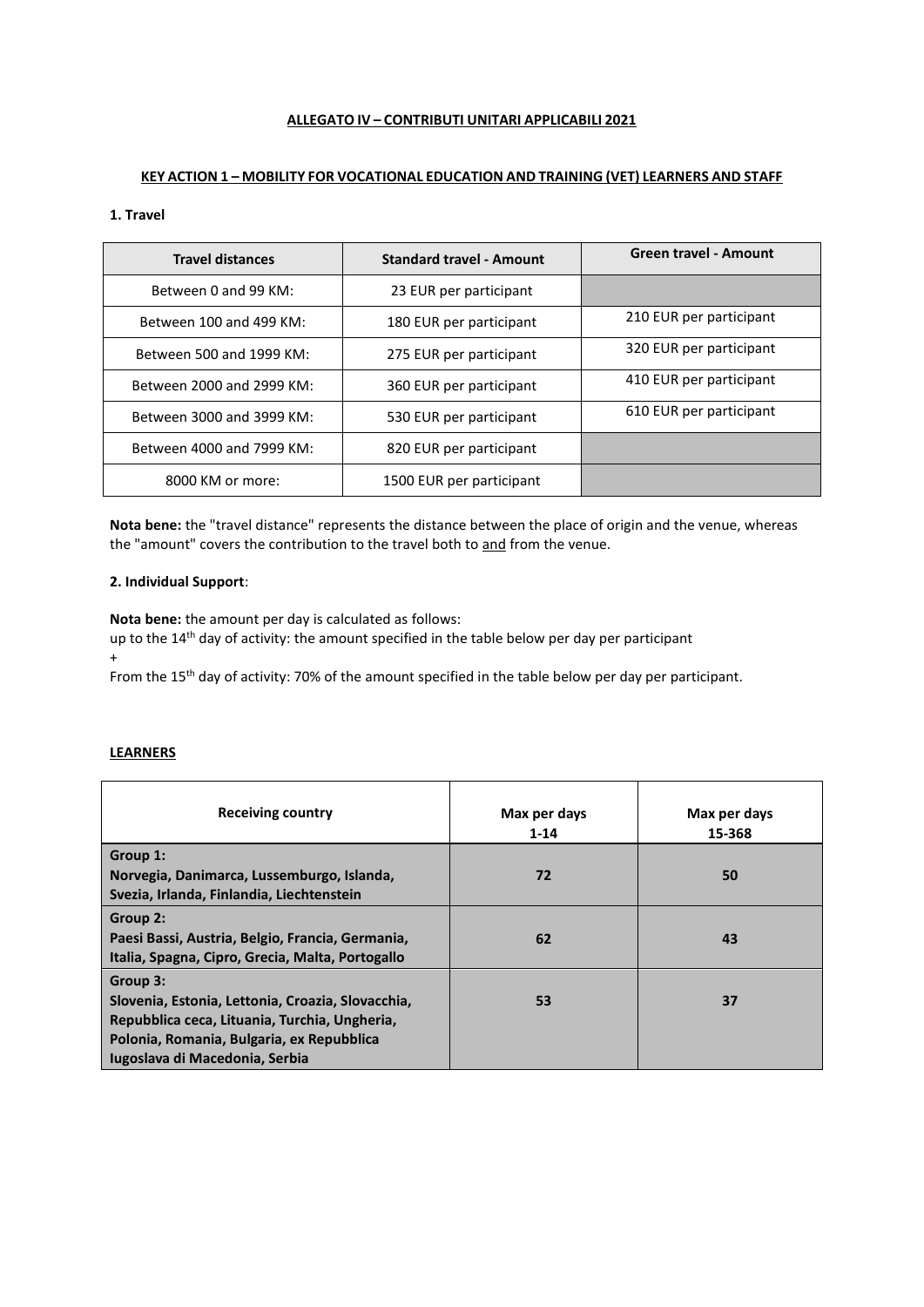## **STAFF**

| <b>Receiving country</b>                          | Max per days<br>$1 - 14$ | Max per days<br>15-368 |
|---------------------------------------------------|--------------------------|------------------------|
| Group 1:                                          |                          |                        |
| Norvegia, Danimarca, Lussemburgo, Islanda,        | 126                      | 88                     |
| Svezia, Irlanda, Finlandia, Liechtenstein         |                          |                        |
| Group 2:                                          |                          |                        |
| Paesi Bassi, Austria, Belgio, Francia, Germania,  | 112                      | 78                     |
| Italia, Spagna, Cipro, Grecia, Malta, Portogallo  |                          |                        |
| Group 3:                                          |                          |                        |
| Slovenia, Estonia, Lettonia, Croazia, Slovacchia, | 98                       | 69                     |
| Repubblica ceca, Lituania, Turchia, Ungheria,     |                          |                        |
| Polonia, Romania, Bulgaria, ex Repubblica         |                          |                        |
| Iugoslava di Macedonia, Serbia                    |                          |                        |

Staff mobility rates also apply for all accompanying persons.

The maximum rates for "learners" and "staff" also apply to groups of receiving countries by <u>Partner Countries</u><sup>1</sup>.

## **3. Organisational support**

#### **100 EUR:**

- Per participant in staff mobility for courses and training
- Per invited expert
- Per hosted teacher or educator in training
- Per participant in VET skills competitions

Up to the 100th participant: **350 EUR**; beyond the 100th participant in the same type of activity: **200 EUR**:

- Per participant in short-term learning mobility of VET learners
- Per participant in staff mobility for job shadowing and teaching or training assignments

#### **500 EUR:**

- Per participant in long-term learning mobility of VET learners (ErasmusPro)
- Per participant in any activity with Partner countries

<sup>1</sup> **Receiving country groups for Partner countries:**

**Country group 1:** Japan, Israel, South Korea, Georgia, Argentina, Armenia, Angola, Saudi Arabia, Kuwait, United States, United Kingdom, Switzerland, Bahrain, Azerbaijan, Sudan, Saint Kitts & Nevis, St. Vincent & Grenadines, United Arab Emirates, Hong Kong, Lebanon, Vietnam, Mexico, Taiwan, Moldova, Malaysia, Tanzania, Canada, Singapore, Australia, Thailand, Faroe Islands.

**Country group 2:** India, Kazakhstan, Brazil, DR Congo, Chile, Nigeria, Uganda, Liberia, Djibouti, DPR Korea, Uzbekistan, Turkmenistan, Dominican Republic, Jamaica, , Belarus, Libya, Syria, Cuba, Yemen, Kenya, Rwanda, Seychelles, Antigua and Barbuda, , Brunei, Montenegro, , Malawi, Barbados, Saint Lucia, Grenada, Dominica, Uruguay, Albania, China, Philippines, Peru, Venezuela, Panama, Ghana, Chad, Guyana, Egypt, Morocco, Kiribati, Oman, Bosnia and Herzegovina, Iran, Mozambique, Senegal, Mauritius, Qatar, Andorra, Jordan, Indonesia, Laos, South Africa, Ethiopia, Bangladesh, Ecuador, Paraguay, Costa Rica, Ivory Coast, Sierra Leone, Gabon, Haiti, Bahamas, Papua New Guinea, Micronesia, Ukraine, Kyrgyzstan, Russia, Monaco, San Marino, Palestine, Vatican City State.

**Country group 3:** Nepal, Maldives, Tajikistan, Nicaragua, Zambia, Guinea, Congo, Botswana, Belize, Samoa, Marshall Islands, Palau, Tuvalu, Nauru, Cook Islands, Niue, New Zealand, Pakistan, Bhutan, El Salvador, Suriname, Guatemala, Honduras, Somalia, Trinidad and Tobago, Algeria, Columbia, Gambia, Fiji, Solomon Islands, Vanuatu, Cambodia, Zimbabwe, Burundi, Mongolia, Cameroon, Timor-Leste, Sri Lanka, Madagascar, Mali, Togo, Sao Tome & Principe, Tonga, Bolivia, Benin, Lesotho, Macao, Tunisia, Iraq, Burkina Faso, Equatorial Guinea, Central African Republic, Guinea-Bissau, Namibia, Comoros, Eritrea, Myanmar, Afghanistan, Niger, Mauritania, Cabo Verde, Kosovo, Eswatini, South Sudan.